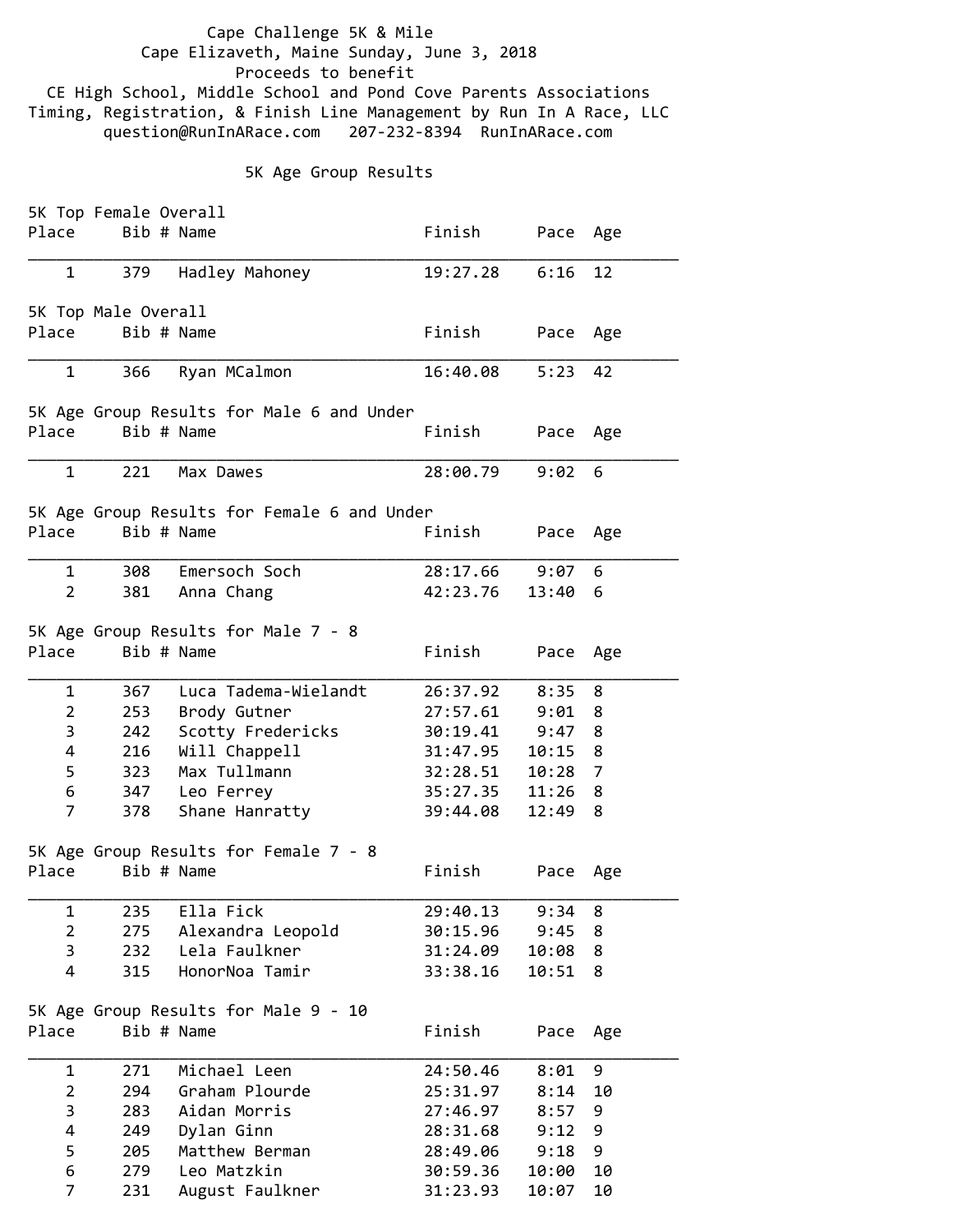| 8<br>9<br>10                          | 227<br>319<br>243 | Nathanael Drake<br>Henry Trowbridge<br>Timothy Fredericks | 31:42.81<br>32:16.95<br>34:21.31 | 10:14<br>10:25<br>11:05 | 10<br>10<br>10 |  |
|---------------------------------------|-------------------|-----------------------------------------------------------|----------------------------------|-------------------------|----------------|--|
| 11<br>12                              | 302<br>380        | Zachary Sahlin<br>Jonah Chang                             | 40:06.40<br>40:11.18             | 12:56<br>12:58          | 10<br>9        |  |
| Place                                 |                   | 5K Age Group Results for Female 9 - 10<br>Bib # Name      | Finish                           | Pace                    | Age            |  |
| $\mathbf{1}$                          | 338               | Gianna Barbieri                                           | 26:14.05                         | 8:28                    | 10             |  |
| $\overline{2}$                        | 250               | Hailey Gorman                                             | 27:39.84                         | 8:55                    | 10             |  |
| 3                                     | 273               | Gillian Lench                                             | 27:47.28                         | 8:58                    | 10             |  |
| 4                                     | 343               | Avery Palmore                                             | 28:05.49                         | 9:04                    | 10             |  |
| 5                                     | 385               | MeiLan Martinez                                           | 28:10.88                         | 9:05                    | 10             |  |
| 6                                     | 207               | Ellyana Blake                                             | 28:34.73                         | 9:13                    | 9              |  |
| $\overline{7}$                        | 351               | Kaela Hoss                                                | 29:25.73                         | 9:29                    | 10             |  |
| 8                                     | 311               | Lulu Stoecklein                                           | 29:45.56                         | 9:36                    | 10             |  |
| 9                                     | 334               | Shayla McVeigh                                            | 30:18.56                         | 9:46                    | 9              |  |
| 10                                    | 339               | Adilene Barbieri                                          | 33:54.43                         | 10:56                   | 10             |  |
| 11                                    | 314               | Autumn Tamir                                              | 36:42.94                         | 11:50                   | 10             |  |
|                                       |                   | 5K Age Group Results for Male 11 - 12                     |                                  |                         |                |  |
| Place                                 |                   | Bib # Name                                                | Finish                           | Pace                    | Age            |  |
| $\mathbf{1}$                          | 365               | Cormac McKenney                                           | 20:32.95                         | 6:37                    | 12             |  |
| $\overline{2}$                        | 276               | Thomas Leopold                                            | 21:10.85                         | 6:50                    | 12             |  |
| 3                                     | 285               | Finn Morris                                               | 23:09.62                         | 7:28                    | 11             |  |
| 4                                     | 335               | Logan McVeigh                                             | 24:02.16                         | 7:45                    | 11             |  |
| 5                                     | 388               | Quinn Gordon                                              | 25:58.66                         | 8:23                    | 12             |  |
| 6                                     | 370               | Henry Moore                                               | 26:38.96                         | 8:35                    | 11             |  |
| $\overline{7}$                        | 212               | Alex Brooking                                             | 43:59.97                         | 14:11                   | 12             |  |
|                                       |                   | 5K Age Group Results for Female 11 - 12                   |                                  |                         |                |  |
| Place                                 |                   | Bib # Name                                                | Finish                           | Pace                    | Age            |  |
| 1                                     | 298               | Piper Rickman                                             | 27:21.37                         | 8:49                    | 11             |  |
| $\overline{2}$                        | 341               | Matilda Reck                                              | 27:37.95                         | 8:55                    | 11             |  |
| 3                                     | 244               | Ainsky Fremont                                            | 28:01.52                         | 9:02                    | 12             |  |
| 4                                     | 225               | Zoe Dinnerstein                                           | 30:20.64                         | 9:47                    | 12             |  |
| 5                                     | 306               | Lucy Shaw                                                 | 34:14.44                         | 11:03                   | 11             |  |
| 6                                     | 295               | Isabelle Reeves                                           | 35:33.03                         | 11:28                   | 11             |  |
| 7                                     | 330               | Sophie Leer                                               | 57:20.81                         | 18:30                   | 11             |  |
| 5K Age Group Results for Male 13 - 14 |                   |                                                           |                                  |                         |                |  |
| Place                                 |                   | Bib # Name                                                | Finish                           | Pace                    | Age            |  |
| $\mathbf 1$                           | 277               | Vaughn Lindenau                                           | 19:34.03                         | 6:19                    | 14             |  |
| $\overline{2}$                        | 361               | Owen Patry                                                | 19:43.08                         | 6:22                    | 14             |  |
| 3                                     | 297               | James Rickman                                             | 20:55.38                         | 6:45                    | 13             |  |
| 4                                     | 299               | Daniel Ryzhov                                             | 23:18.96                         | 7:31                    | 14             |  |
| 5                                     | 320               | Robbie Trowbridge                                         | 25:00.06                         | 8:04                    | 13             |  |
| 6                                     | 266               | Heiki Kuhrt                                               | 25:07.51                         | 8:06                    | 13             |  |
| $\overline{7}$                        | 373               |                                                           |                                  |                         | 14             |  |
|                                       |                   | Gavin Singpowos                                           | 25:11.86                         | 8:07                    |                |  |
| 8                                     | 350               | Colin Willitts                                            | 25:12.45                         | 8:08                    | 13             |  |
| 9                                     | 349               | Jake Frame                                                | 25:24.68                         | 8:12                    | 14             |  |
| 10                                    | 312               | Samuel Stout                                              | 25:27.09                         | 8:13                    | 13             |  |
| 11                                    | 219               | Otto Cook-Sharp                                           | 25:29.99                         | 8:13                    | 14             |  |
| 12                                    | 252               | Oscar Gustafson                                           | 27:26.72                         | 8:51                    | 14             |  |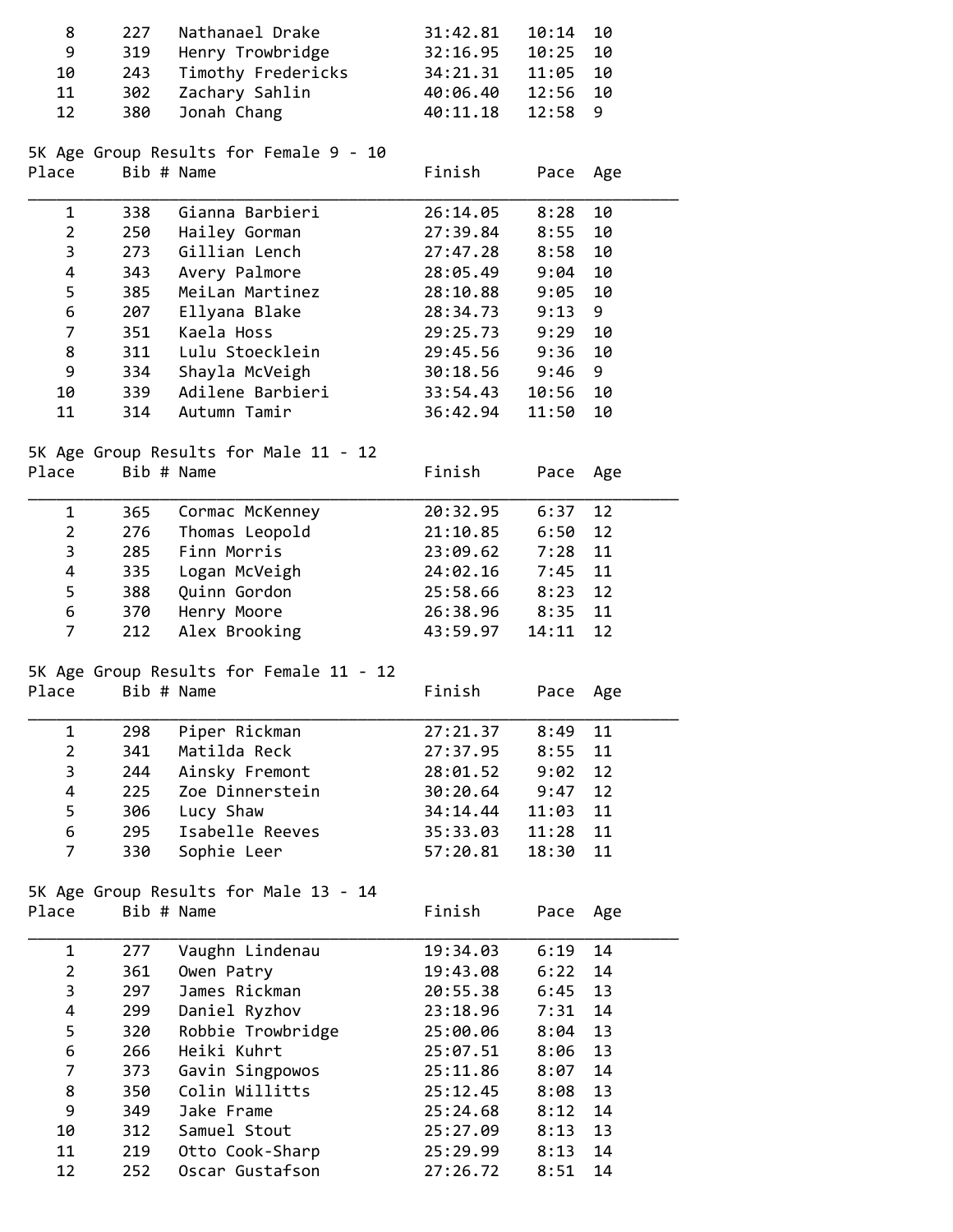| Place               | Bib # Name | 5K Age Group Results for Female 13 - 14     | Finish               | Pace Age         |          |
|---------------------|------------|---------------------------------------------|----------------------|------------------|----------|
|                     |            |                                             |                      |                  |          |
| 1<br>$\overline{2}$ |            | 284 Eva Morris<br>345 Dylan Palmore         | 24:30.09<br>27:21.98 | 7:54<br>8:49     | 14<br>14 |
|                     |            |                                             |                      |                  |          |
|                     |            | 5K Age Group Results for Male 15 - 16       |                      |                  |          |
| Place               | Bib # Name |                                             | Finish               | Pace Age         |          |
|                     |            |                                             |                      |                  |          |
| 1                   | 203        | Jack Bassett                                | 17:57.72<br>18:08.47 | 5:47             | 16<br>15 |
| $\overline{2}$<br>3 |            | 293 Ricky Perruzzi<br>224 Isaac Dinnerstein | 19:30.16             | 5:51<br>6:17     | 15       |
| 4                   |            | 218 Ryan Connolly                           | 22:01.27             | 7:06             | 16       |
|                     |            |                                             |                      |                  |          |
|                     |            | 5K Age Group Results for Female 15 - 16     |                      |                  |          |
| Place               | Bib # Name |                                             | Finish               | Pace Age         |          |
|                     |            |                                             |                      |                  |          |
| 1                   |            | 217 Emma Clarke                             | 30:57.22             | 9:59             | 16       |
| $\overline{2}$      |            | 353 Hope Campbell                           | 40:28.45             | 13:03            | 16       |
|                     |            | 5K Age Group Results for Male 17 - 18       |                      |                  |          |
| Place               | Bib # Name |                                             | Finish               | Pace Age         |          |
|                     |            |                                             |                      |                  |          |
| $\mathbf{1}$        |            | 372 Aiden Willitts                          | 18:58.65             | 6:07             | 17       |
| $\mathbf{2}$        | 262        | Tony Inhorn                                 | 22:33.22             | 7:16             | 18       |
|                     |            |                                             |                      |                  |          |
| Place               | Bib # Name | 5K Age Group Results for Female 17 - 18     | Finish               | Pace             | Age      |
|                     |            |                                             |                      |                  |          |
| 1                   | 255        | Adeline Hayes                               | 25:21.42             | 8:11             | 18       |
| 2 <sup>1</sup>      | 352        | Mia Spencer                                 | 40:27.75             | 13:03            | 17       |
|                     |            |                                             |                      |                  |          |
|                     |            | 5K Age Group Results for Male 19 - 29       |                      |                  |          |
| Place               | Bib # Name |                                             | Finish               | Pace             | Age      |
| 1                   | 389        | Jacob Rutt                                  | 28:56.46             | 9:20             | 27       |
|                     |            |                                             |                      |                  |          |
|                     |            | 5K Age Group Results for Female 19 - 29     |                      |                  |          |
| Place               | Bib # Name |                                             | Finish               | Pace             | Age      |
|                     |            |                                             |                      |                  |          |
| 1<br>$\overline{2}$ | 390<br>239 | Danielle Rutt<br>Morgan Frame               | 28:53.52<br>30:52.41 | 9:19<br>9:57     | 25<br>27 |
|                     |            |                                             |                      |                  |          |
|                     |            | 5K Age Group Results for Male 30 - 39       |                      |                  |          |
| Place               | Bib # Name |                                             | Finish               | Pace             | Age      |
|                     |            |                                             |                      |                  |          |
| 1                   | 310        | Tim Stickney                                | 17:44.58             | 5:43             | 36       |
| $\overline{2}$<br>3 | 202        | Derek Baillie<br>Justin Blake               | 21:13.84             | 6:51             | 31<br>30 |
| 4                   | 208        | 215 Mike Chappell                           | 28:35.11<br>31:52.40 | 9:13<br>10:17 39 |          |
| 5                   | 316        | Shai Tamir                                  | 37:06.59             | 11:58            | 34       |
|                     |            |                                             |                      |                  |          |
|                     |            | 5K Age Group Results for Female 30 - 39     |                      |                  |          |
| Place               | Bib # Name |                                             | Finish               | Pace             | Age      |
|                     |            |                                             |                      |                  |          |
| $\mathbf{1}$        | 363        | Jen Mitchell                                | 22:09.52             | 7:09             | 39       |
| $\overline{2}$<br>3 | 358<br>290 | Sarah Brownell<br>Emilie Nielsen            | 24:51.64<br>25:39.49 | 8:01<br>8:16     | 38<br>38 |
| 4                   | 328        | Renee Fallon                                | 26:36.11             | 8:35             | 37       |
|                     |            |                                             |                      |                  |          |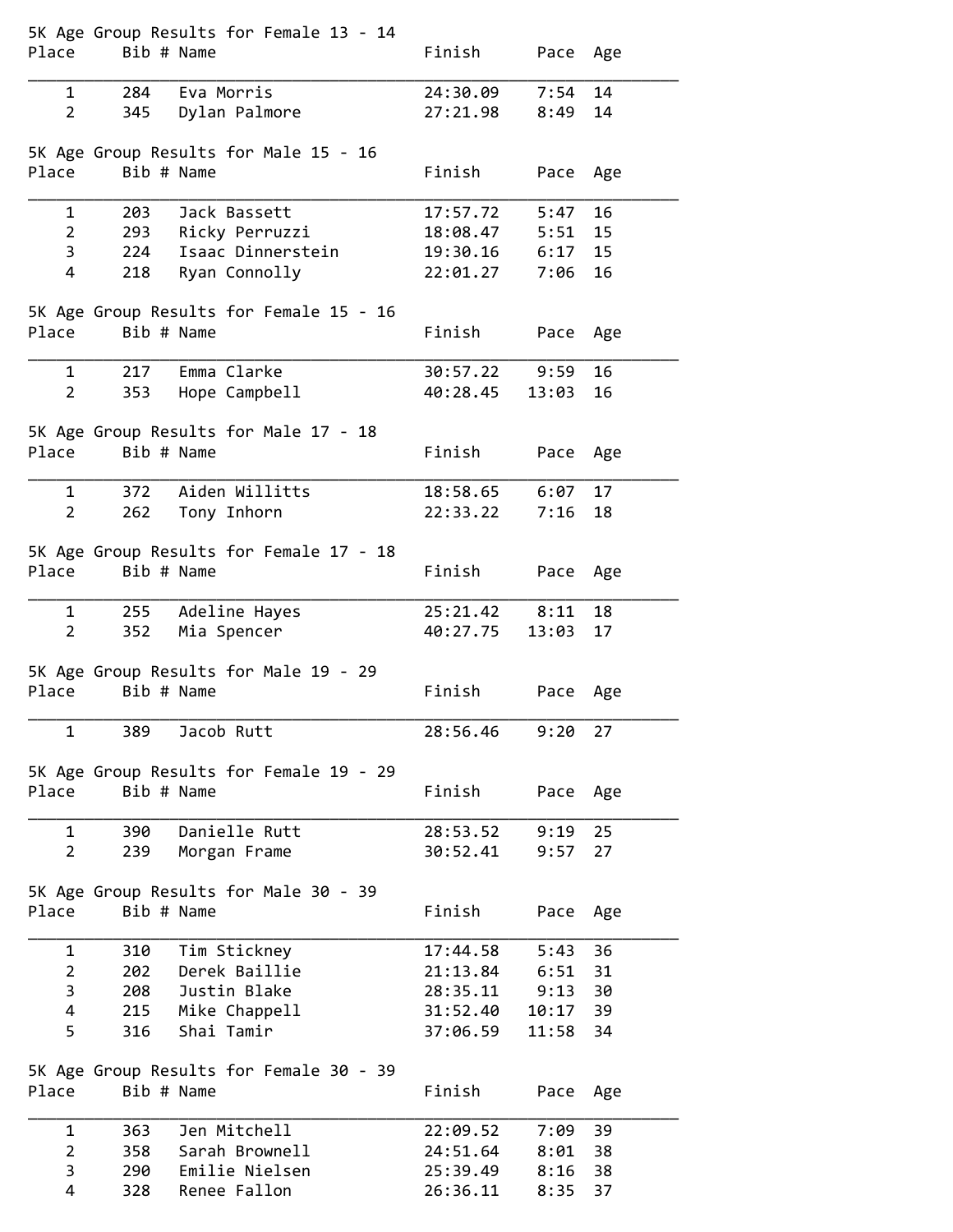| 5                                       | 214        | Becky Brosnan                         | 26:51.28 | 8:40     | 39  |  |  |
|-----------------------------------------|------------|---------------------------------------|----------|----------|-----|--|--|
| 6                                       | 324        | Jill Turner                           | 27:51.33 | 8:59     | 39  |  |  |
| $\overline{7}$                          | 238        | Laura Fourre                          | 30:04.58 | 9:42     | 34  |  |  |
| 8                                       |            | 371 Andrea Carr                       | 31:47.51 | 10:15    | 39  |  |  |
| 9                                       | 222        | Sarah Dennison                        | 31:57.88 | 10:18    | 31  |  |  |
| 10                                      |            | 289 Beth Neuts                        | 37:32.14 | 12:06 32 |     |  |  |
| 11                                      | 377        | Carissa Hanratty                      | 39:46.20 | 12:50    | 37  |  |  |
|                                         |            |                                       |          |          |     |  |  |
|                                         |            | 5K Age Group Results for Male 40 - 49 |          |          |     |  |  |
| Place                                   | Bib # Name |                                       | Finish   | Pace     | Age |  |  |
| 1                                       | 292        | John Pasch                            | 18:04.72 | 5:50     | 47  |  |  |
| $\overline{2}$                          | 236        | Nate Fick                             | 19:47.25 | 6:23     | 40  |  |  |
| 3                                       | 220        | Michael Cwiklinski                    | 20:22.06 | 6:34     | 41  |  |  |
| 4                                       | 209        | David Bobrow                          | 20:57.76 | 6:45     | 44  |  |  |
| 5                                       | 269        | Jeremy Law                            | 22:54.00 | 7:23     | 41  |  |  |
| 6                                       | 246        | Oliver Fremont                        | 23:14.31 | 7:30     | 46  |  |  |
| $\overline{7}$                          | 304        | Rick Servidio                         | 23:19.65 | 7:31     | 44  |  |  |
| 8                                       | 354        | Christian Litton                      | 23:36.13 | 7:37     | 40  |  |  |
| 9                                       | 336        | David McVeigh                         | 24:02.81 | 7:45     | 44  |  |  |
| 10                                      | 391        | Chip Peters                           | 24:06.97 | 7:46     | 47  |  |  |
| 11                                      | 386        | Chris Kleeman                         | 24:37.41 | 7:56     | 45  |  |  |
| 12                                      | 228        | Reed Dyer                             | 25:10.08 | 8:07     | 46  |  |  |
| 13                                      | 300        | Sergey Ryzhov                         | 25:36.78 | 8:15     | 46  |  |  |
| 14                                      | 309        | Mathew Soch                           | 25:41.42 | 8:17     | 40  |  |  |
| 15                                      | 268        | Matthew Kuhrt                         | 26:15.90 | 8:28     | 43  |  |  |
| 16                                      | 282        | Mike Morel                            | 26:27.80 | 8:32     | 41  |  |  |
| 17                                      | 369        | Michael Moore                         | 26:38.82 | 8:35     | 47  |  |  |
| 18                                      | 368        | Michael Tadema-Wiela                  | 26:40.80 | 8:36     | 40  |  |  |
| 19                                      | 258        | Joseph Hetrick                        | 26:45.61 | 8:38     | 47  |  |  |
| 20                                      | 237        | Saul Fontenot-Amedee                  | 26:53.68 | 8:40     | 41  |  |  |
| 21                                      | 272        | Thomas Leen                           | 28:06.66 | 9:04     | 40  |  |  |
| 22                                      | 204        | Ari Berman                            | 28:49.67 | 9:18     | 46  |  |  |
| 23                                      | 296        | Ethan Rhile                           | 29:14.57 | 9:26     | 44  |  |  |
| 24                                      | 348        | Gregg Hoss                            | 29:27.01 | 9:30     | 45  |  |  |
| 25                                      | 291        | Ronnie Northup                        | 30:08.31 | 9:43     | 48  |  |  |
| 26                                      | 223        | Eric Dinnerstein                      | 30:21.26 | 9:47     | 49  |  |  |
| 27                                      | 248        | Jamie Garvin                          | 30:43.47 | 9:55     | 42  |  |  |
| 28                                      | 322        | Christopher Tullmann                  | 32:29.05 | 10:29    | 42  |  |  |
| 29                                      | 263        | David Jacobson                        | 33:10.47 | 10:42    | 47  |  |  |
| 30                                      | 384        | Andres Martinez                       | 38:46.97 | 12:30    | 43  |  |  |
| 5K Age Group Results for Female 40 - 49 |            |                                       |          |          |     |  |  |
| Place                                   |            | Bib # Name                            | Finish   | Pace     | Age |  |  |
| 1                                       | 201        | Margaret Angell                       | 20:30.73 | 6:37     | 41  |  |  |
| $\overline{2}$                          | 206        | Christine Bessette                    | 24:58.03 | 8:03     | 42  |  |  |
| 3                                       | 267        | Kate Kuhrt                            | 26:59.35 | 8:42     | 44  |  |  |
| 4                                       | 245        | Kerriann Fremont                      | 27:27.63 | 8:51     | 40  |  |  |
| 5                                       | 307        | Heidi Shepard                         | 27:37.26 | 8:55     | 47  |  |  |
| 6                                       | 270        | Kara Law                              | 27:53.09 | 9:00     | 45  |  |  |
| 7                                       | 286        | Nina Morris                           | 28:05.77 | 9:04     | 41  |  |  |
| 8                                       | 254        | Rachel Gutner                         | 28:12.37 | 9:06     | 40  |  |  |
| 9                                       | 287        | Cristen Murray                        | 28:18.08 | 9:08     | 40  |  |  |
| 10                                      | 327        | Emily Wood                            | 28:32.36 | 9:12     | 42  |  |  |
| 11                                      | 281        | Kelly McGuire-Morton                  | 29:30.20 | 9:31     | 41  |  |  |
| 12                                      | 364        | Jennifer McKenney                     | 29:37.70 | 9:33     | 44  |  |  |
| 13                                      | 362        | Deb Patry                             | 29:51.18 | 9:38     | 48  |  |  |
| 14                                      | 280        | Jessica McDerMott                     | 30:47.77 | 9:56     | 45  |  |  |